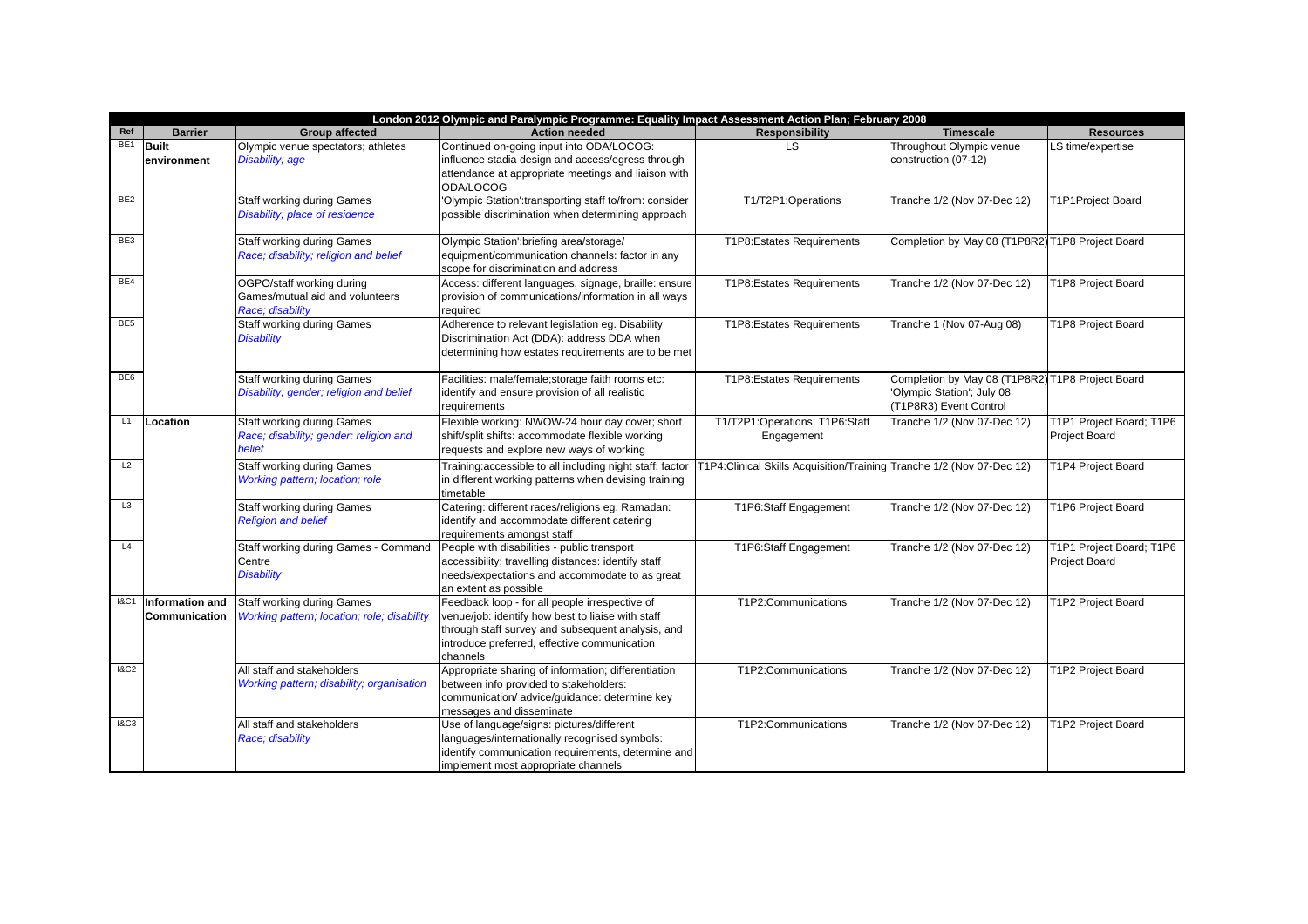| <b>I&amp;C4</b>  |                      | All staff and stakeholders                         | Ensuring against use of acronyms/supposition that                                                                          | T1P2:Communications                                                    | Tranche 1/2 (Nov 07-Dec 12) | T1P2 Project Board        |
|------------------|----------------------|----------------------------------------------------|----------------------------------------------------------------------------------------------------------------------------|------------------------------------------------------------------------|-----------------------------|---------------------------|
|                  |                      | All groups                                         | everyone knows what they stand for: avoid acronyms                                                                         |                                                                        |                             |                           |
|                  |                      |                                                    | where possible and/or write in full                                                                                        |                                                                        |                             |                           |
| 18C5             |                      | Staff working during the Games                     | Different accents/dialects - training required:                                                                            | T1P4: Clinical Skills Acquisition/Training Tranche 1/2 (Nov 07-Dec 12) |                             | T1P4 Project Board        |
|                  |                      | Race                                               | determine training required and deliver                                                                                    |                                                                        |                             |                           |
| <b>1&amp;C6</b>  |                      | National Olympic Committees                        | Need to ensure all communication understood and                                                                            | Programme-level                                                        | Tranche 3/4                 | <b>OGPO</b>               |
|                  |                      |                                                    | (NOCs)/International Olympic Committee appropriate: identify how best to communicate with                                  |                                                                        |                             |                           |
|                  |                      | (IOC)                                              | NOCs/IOC and inform/liaise accordingly                                                                                     |                                                                        |                             |                           |
| <b>1&amp;C7</b>  |                      | Staff working during the Games: crews              | Reliable, well-publicised route into Language Line:                                                                        | T1P2:Communication/T1P4:Clinical                                       | Tranche 1/2 (Nov 07-Dec 12) | T1P4 Project Board        |
|                  |                      | and control                                        | determine scope for improvement and implement                                                                              | Skills Acquisition/Training                                            |                             |                           |
|                  |                      | Race                                               | any identified improvements                                                                                                |                                                                        |                             |                           |
| 18C8             |                      | Staff working during Games; spectators;            | Review multi-lingual phrase book: identify scope for                                                                       | T1P2:Communications                                                    | Tranche 1/2 (Nov 07-Dec 12) | T1P2 Project Board        |
|                  |                      | athletes                                           | improvements and introduce                                                                                                 |                                                                        |                             |                           |
|                  |                      | Race                                               |                                                                                                                            |                                                                        |                             |                           |
| 18C9             |                      | Staff working during the Games: crews              | Grade information briefings - ensure people receive                                                                        | T1P1:Operations;                                                       | Tranche 1/2 (Nov 07-Dec 12) | T1P1 Project Board; T1P2  |
|                  |                      | and control                                        | appropriate, required information; radio procedure:                                                                        | T1P2:Communications                                                    |                             | Project Board             |
|                  |                      | Working pattern; location; role                    | determine approach and implement                                                                                           |                                                                        |                             |                           |
| <b>I&amp;C11</b> |                      | All staff and stakeholders                         | Determine key messages and how they are to be                                                                              | T1P2:Communications                                                    | Tranche 1 (Nov 07-Aug 08)   | T1P2 Project Board        |
|                  |                      | All groups                                         | conveyed                                                                                                                   |                                                                        |                             |                           |
| <b>I&amp;C12</b> |                      | Staff working during Games; spectators;            | Awareness of cultural                                                                                                      | T1P4: Clinical Skills Acquisition/Training Tranche 1/2 (Nov 07-Dec 12) |                             | T1P4 Project Board        |
|                  |                      | athletes                                           | differences/gestures/religion/beliefs etc - training                                                                       |                                                                        |                             |                           |
|                  |                      | Race; religion and belief; disability              | required: identify training requirements and deliver                                                                       |                                                                        |                             |                           |
| <b>I&amp;C13</b> |                      | Patients' Forum; other forums                      | Accessible, central, accommodating location: assess                                                                        | Programme-level                                                        | Tranche 1/2/3/4 - on-going  | <b>OGPO</b>               |
|                  |                      | <b>Disability; location</b>                        | all possible venues to ensure suitability                                                                                  |                                                                        |                             |                           |
| C&T1             | <b>Customer care</b> | Staff working during the Games                     | Training flexible/accessible/convenient                                                                                    | T1P4: Clinical Skills Acquisition/Training Tranche 1/2 (Nov 07-Dec 12) |                             | T1P4 Project Board        |
|                  |                      | and staff training Working pattern; location; role | hours/volunteer-friendly: identify needs and                                                                               |                                                                        |                             |                           |
|                  |                      |                                                    | accommodate to as great an extent as possible                                                                              |                                                                        |                             |                           |
| C&T2             |                      | Spectators and athletes                            | Consideration of accommodating 'patients' with                                                                             | T1P1:Operations                                                        | Tranche 1/2 (Nov 07-Dec 12) | <b>T1P1Project Board</b>  |
|                  |                      | Gender; religion and belief                        | preference for female employee: determine                                                                                  |                                                                        |                             |                           |
|                  |                      |                                                    | approach and implement                                                                                                     |                                                                        |                             |                           |
| C&T3             |                      | Staff working during Games                         | Racial harassment - training required (correct and                                                                         | T1P6:Staff Engagement                                                  | Tranche 1/2 (Nov 07-Dec 12) | T1P6 Project Board        |
|                  |                      | Race; religion and belief                          | appropriate use of policy): explore gaps in current                                                                        |                                                                        |                             |                           |
|                  |                      |                                                    | training and address                                                                                                       |                                                                        |                             |                           |
| C&T4             |                      | <b>Staff working during Games</b>                  | Awareness of all groups eg. media, heads of state                                                                          | T1P2:Communications                                                    | Tranche 1/2 (Nov 07-Dec 12) | T1P2 Project Board        |
|                  |                      | All groups                                         | etc - briefings required: undertake stakeholder                                                                            |                                                                        |                             |                           |
|                  |                      |                                                    | analysis and determine key messages                                                                                        |                                                                        |                             |                           |
| C&T5             |                      | Staff working during Games; spectators;            | Awareness of how to access care; feedback loop in                                                                          | T1P1:Operations                                                        | Tranche 1/2 (Nov 07-Dec 12) | T1P1Project Board         |
|                  |                      | athletes; all other users                          | place if any abuse: identify existing gaps and                                                                             |                                                                        |                             |                           |
|                  |                      | All groups                                         | address                                                                                                                    |                                                                        |                             |                           |
| C&T6             |                      | Staff working during Games including               | Local protocols different from other UK Ambulance                                                                          | Programme-level                                                        | Tranche 1/2 (Nov 07-Dec 12) | <b>OGPO</b>               |
|                  |                      | those from other Trusts                            | Trusts - training required for others to ensure                                                                            |                                                                        |                             |                           |
|                  |                      | All groups                                         | standardisation: determine differences and train in                                                                        |                                                                        |                             |                           |
|                  |                      |                                                    | standardised approach                                                                                                      |                                                                        |                             |                           |
| C&T7             |                      | Staff working during Games including               | Dealing with deceased - training required: determine T1P4:Clinical Skills Acquisition/Training Tranche 1/2 (Nov 07-Dec 12) |                                                                        |                             | T1P4 Project Board        |
|                  |                      | those from other Trusts; spectators;               | gaps and address                                                                                                           |                                                                        |                             |                           |
|                  |                      | athletes                                           |                                                                                                                            |                                                                        |                             |                           |
|                  |                      | Race; religion and belief                          |                                                                                                                            |                                                                        |                             |                           |
|                  |                      | Staff working during Games including               | Protocols/drugs/reporting channels - training                                                                              | T1P4:Clinical Skills Acquisition/Training Tranche 1/2 (Nov 07-Dec 12)  |                             | <b>T1P4 Project Board</b> |
|                  |                      | those from other Trusts                            | required: determine gaps and address                                                                                       |                                                                        |                             |                           |
|                  |                      | All groups                                         |                                                                                                                            |                                                                        |                             |                           |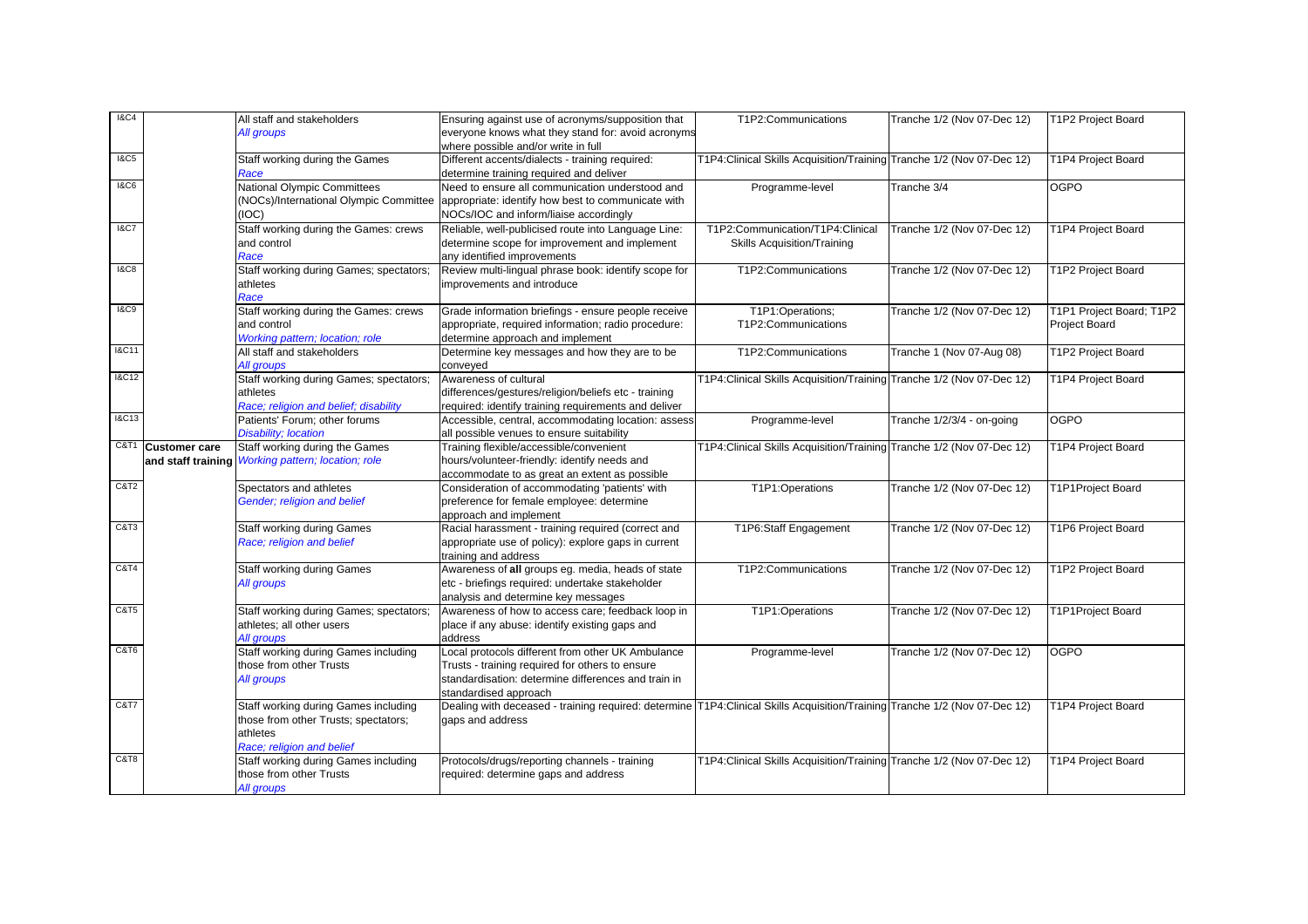| C&T9            |                                       | Staff working during Games including<br>those from other Trusts                   | Paralympians - training required: determine where<br>additional skills needed and equip staff                                                          | T1P4: Clinical Skills Acquisition/Training Tranche 1/2 (Nov 07-Dec 12)       |                             | T1P4 Project Board                        |
|-----------------|---------------------------------------|-----------------------------------------------------------------------------------|--------------------------------------------------------------------------------------------------------------------------------------------------------|------------------------------------------------------------------------------|-----------------------------|-------------------------------------------|
|                 |                                       | <b>Disability</b>                                                                 |                                                                                                                                                        |                                                                              |                             |                                           |
| C&T10           |                                       | Staff working during Games including                                              | Systems' review: procedures fit for purpose?;                                                                                                          | T1P1:Operations; Corporate Processes Tranche 1/2 (Nov 07-Dec 12)             |                             | T1P1 Project Board ;                      |
|                 |                                       | those from other Trusts; spectators;<br>athletes                                  | feedback system for during the Games: undertake<br>review and address any scope for improvement                                                        | and Governance                                                               |                             | <b>OGPO</b>                               |
|                 |                                       | All groups                                                                        |                                                                                                                                                        |                                                                              |                             |                                           |
| C&T11           |                                       | Staff working during Games including                                              | Availability of equipment during training: identify                                                                                                    | T1P4: Clinical Skills Acquisition/Training Tranche 1/2 (Nov 07-Dec 12)       |                             | T1P4 Project Board                        |
|                 |                                       | those from other Trusts                                                           | where equipment required and ensure provision                                                                                                          |                                                                              |                             |                                           |
| T1              |                                       | All groups                                                                        |                                                                                                                                                        |                                                                              |                             |                                           |
|                 | <b>Timing</b>                         | population                                                                        | All LAS staff; Olympic population; London Minimise impact on non-Olympic population; risk -<br>disruption to core function: identification of expected | Programme in its entirety                                                    | Tranche 1/2/3/4 - on-going  | T1P1 Project Board;<br><b>OGPO</b>        |
|                 |                                       | All groups                                                                        | demand in Olympic and urban domains                                                                                                                    |                                                                              |                             |                                           |
| T2              |                                       |                                                                                   | All LAS staff; Olympic population; London Clashes: every day; peak summer - staff availability:                                                        | T1P1:Operations                                                              | Tranche 1/2/3/4 - on-going  | T1P1 Project Board ;                      |
|                 |                                       | population                                                                        | workforce modelling                                                                                                                                    |                                                                              |                             | <b>OGPO</b>                               |
| T3              |                                       | All groups                                                                        |                                                                                                                                                        |                                                                              |                             |                                           |
|                 |                                       | <b>Staff working during Games</b><br>Working pattern; location; role              | Opportunities for flexible working; split shifts etc:<br>explore options available                                                                     | T1P1:Operations; T1P6:Staff<br>Engagement                                    | Tranche 1/2 (Nov 07-Dec 12) | T1P1 Project Board; T1P6<br>Project Board |
| T4              |                                       | All LAS staff; Olympic population; London NWOW: different on different complexes; |                                                                                                                                                        | T1P1:Operations                                                              | Tranche 1/2/3/4 - on-going  | T1P1 Project Board ;                      |
|                 |                                       | population                                                                        | assumption - will be implemented on all by 2012;                                                                                                       |                                                                              |                             | <b>OGPO</b>                               |
|                 |                                       | All groups                                                                        | imperative that NWOW informs planning: stay                                                                                                            |                                                                              |                             |                                           |
| S <sub>1</sub>  |                                       | Staff working during Games including                                              | abreast of NWOW developments                                                                                                                           | OSD; T1P4: Clinical Skills                                                   | Tranche 1/2/3/4 - on-going  | OSD; SW; T1P4 Project                     |
|                 | <b>Stereotypes and</b><br>assumptions | those from other Trusts; spectators;                                              | Assumptions regarding terrorists - training required<br>to ensure staff understand issues/are able to assess                                           | Acquisition/Training                                                         |                             | Board                                     |
|                 |                                       | athletes                                                                          | threats: identify training need and deliver                                                                                                            |                                                                              |                             |                                           |
|                 |                                       | Race; religion and belief                                                         |                                                                                                                                                        |                                                                              |                             |                                           |
| S <sub>2</sub>  |                                       | Spectators and athletes                                                           | Awareness of LAS - one telephone no?/free?: public                                                                                                     | Link in with LOCOG/Government; T2:                                           | Tranche 1/2 (Nov 07-Dec 12) | OGPO: Community                           |
|                 |                                       | All groups                                                                        | education: investigate awareness and determine                                                                                                         | <b>Community Engagement</b>                                                  |                             | <b>Engagement Project Board</b>           |
| S3              |                                       | Spectators and athletes                                                           | where education required<br>LAS/Health prepared for UK-type diseases -                                                                                 | T1P4: Clinical Skills Acquisition/Training Tranche 1/2 (Nov 07-Dec 12)       |                             | T1P4 Project Board                        |
|                 |                                       | Race                                                                              | additional training for non-UK diseases: identify gaps                                                                                                 |                                                                              |                             |                                           |
|                 |                                       |                                                                                   | in knowledge and address                                                                                                                               |                                                                              |                             |                                           |
| S <sub>4</sub>  |                                       | Staff working during Games including                                              | Athletes assume priority? Need to determine LAS                                                                                                        | Medical Director in conjunction with                                         | Tranche 1/2 (Nov 07-Dec 12) | <b>Medical Directorate:</b>               |
|                 |                                       | those from other Trusts; spectators;                                              | opinion alongside ODA/LOCOG/IOC - identify                                                                                                             | LOCOG/NHS London; T1P4:Clinical                                              |                             | LOCOG; NHS London;                        |
|                 |                                       | athletes<br>All groups                                                            | training requirements                                                                                                                                  | <b>Skills Acquisition/Training</b>                                           |                             | T1P4 Project Board                        |
| S <sub>5</sub>  |                                       | All LAS staff                                                                     | Awareness of impact of Games - up to and during;                                                                                                       | T1P6:Staff Engagement                                                        | Completion by end of April  | T1P6 Project Board                        |
|                 |                                       | All groups                                                                        | staff survey; managing staff expectations: survey                                                                                                      |                                                                              | (T1P6H3)                    |                                           |
|                 |                                       |                                                                                   | staff and maintain engagement                                                                                                                          |                                                                              |                             |                                           |
| S <sub>6</sub>  |                                       | Staff working during Games including                                              | Correct pathways for care in place: review pathways.                                                                                                   | Policy, Evaluation, Development?;<br>T1P1: Operations; T1P4: Clinical Skills | Tranche 1/2 (Nov 07-Dec 12) | T1P1 Project Board; T1P4<br>Project Board |
|                 |                                       | those from other Trusts; spectators;<br>athletes                                  | assess suitability and any requirement for additions                                                                                                   | Acquisition/Training                                                         |                             |                                           |
|                 |                                       | All groups                                                                        |                                                                                                                                                        |                                                                              |                             |                                           |
| Co <sub>1</sub> | <b>Costs of the</b>                   | Staff working during Games including                                              | Costs: all emergency care free; clarity required                                                                                                       | T1P1:Operations; T1P4:Clinical Skills                                        | Tranche 1/2 (Nov 07-Dec 12) | T1P1 Project Board; T1P4                  |
|                 | service                               | those from other Trusts; spectators from                                          | regarding any costs relating to LAS provision of care:                                                                                                 | Acquisition/Training; T1P7:Financial                                         |                             | Project Board; T1P7                       |
|                 |                                       | outside the European Union                                                        | for spectators and staff - training required: clarify                                                                                                  | Framework                                                                    |                             | Project Board                             |
| Co2             |                                       | All groups<br>Staff working during Games including                                | approach and communicate<br>What constitutes an 'inappropriate' request for care?                                                                      | T1P1:Operations; T1P4:Clinical Skills Tranche 1/2 (Nov 07-Dec 12)            |                             | T1P1 Project Board; T1P4                  |
|                 |                                       | those from other Trusts; spectators;                                              | links into systems' review - training required: clarify                                                                                                | Acquisition/Training                                                         |                             | Project Board                             |
|                 |                                       | athletes                                                                          | approach and deliver training                                                                                                                          |                                                                              |                             |                                           |
|                 |                                       | All groups                                                                        |                                                                                                                                                        |                                                                              |                             |                                           |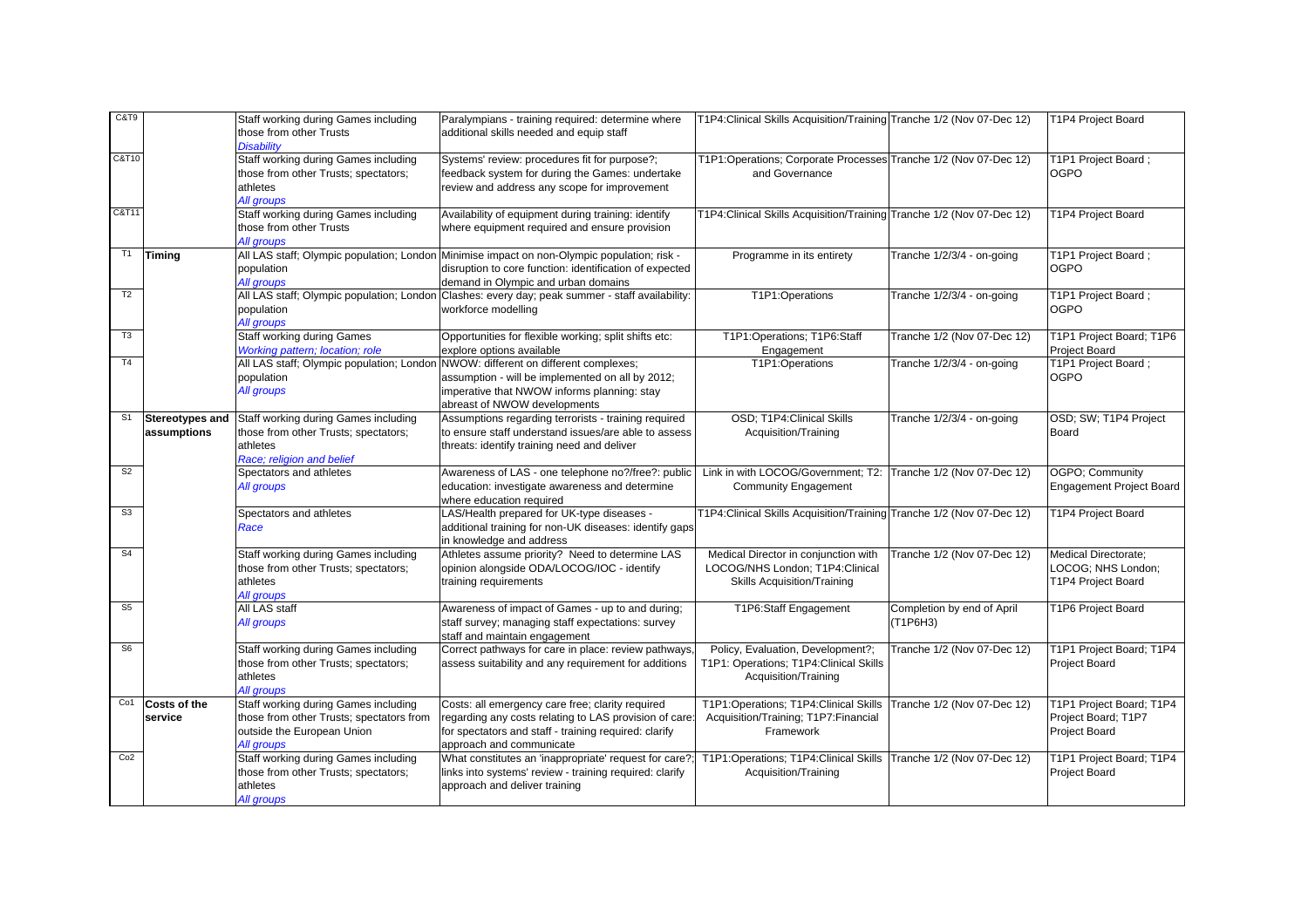| Co <sub>3</sub> |                          | Spectators and athletes                                                      | Not contracted to provide PTS - clarity required;                                                                                                                                       | T1P7: Financial Framework                                              | Tranche 1 (Nov 07-Aug 08)    | T1P7 Project Board                        |
|-----------------|--------------------------|------------------------------------------------------------------------------|-----------------------------------------------------------------------------------------------------------------------------------------------------------------------------------------|------------------------------------------------------------------------|------------------------------|-------------------------------------------|
|                 |                          | All groups                                                                   | approach for recovering costs: determine approach<br>and communicate                                                                                                                    |                                                                        |                              |                                           |
| Co4             |                          | Staff working during Games including                                         | May be incorrect assumptions re LAS's acceptance                                                                                                                                        | T1P4:Clinical Skills Acquisition/Training Tranche 1/2 (Nov 07-Dec 12)  |                              | <b>T1P4 Project Board</b>                 |
|                 |                          | those from other Trusts<br>All groups                                        | of bribery/payment - training required: clarify<br>approach and communicate                                                                                                             |                                                                        |                              |                                           |
|                 | C&C1 Commenting,         | All staff and stakeholders                                                   | Need for detailed communications and engagement                                                                                                                                         | T1P2:Communications                                                    | Completion by end of Feb     | T1P2 Project Board                        |
|                 | consultation             | All groups                                                                   | plan: produce                                                                                                                                                                           |                                                                        | (T1P2S1)                     |                                           |
| C&C2            |                          | Athletes<br>All groups                                                       | Targeted communications eg. training camps:<br>identify scope for impact and address                                                                                                    | T2/T3:Communications                                                   | Tranche 2/3 (Sept 08-Jun 12) | T1P2 Project Board                        |
| C&C3            |                          | Patients' Forum; other forums                                                | Manage transfer of Patients' Forum to LINks: stay                                                                                                                                       | T1/T2:Communications; T2:                                              | Tranche 1/2 (Nov 07-Dec 12)  | T1P2 Project Board;                       |
|                 |                          | All groups                                                                   | abreast of changes and identify opportunities                                                                                                                                           | <b>Community Engagement</b>                                            |                              | Community Engagement                      |
| <b>C&amp;C5</b> |                          | <b>Staff working during Games</b><br>All groups                              | Possibility of exploring links with NWOW; OGPO<br>becoming pilot site alongside 3 complexes?: liaise                                                                                    | Programme-level                                                        | Tranche 1 (Nov 07-Aug 08)    | <b>OGPO</b>                               |
|                 |                          |                                                                              | with NWOW lead and maintain engagement                                                                                                                                                  |                                                                        |                              |                                           |
| <b>C&amp;C6</b> |                          | Future host cities                                                           | Identify most appropriate way to feed back/transfer                                                                                                                                     | T1P2:Communications                                                    | Completion by end of May     | T1P2 Project Board                        |
|                 |                          | Race                                                                         | knowledge to other host cities: devise framework for<br>Transfer of Knowledge                                                                                                           |                                                                        | (T1P2D1/I1)                  |                                           |
| C&C7            |                          | <b>OGPO</b>                                                                  | Effectively manage information received from partner                                                                                                                                    | T1P2:Communications; Programme-                                        | Tranche 1/2 (Nov 07-Dec 12)  | OGPO; T1P2 Project Board                  |
|                 |                          | All groups                                                                   | organisations: identify communication channels and                                                                                                                                      | level                                                                  |                              |                                           |
| SB <sub>1</sub> | <b>Specific barriers</b> | Staff working during Games including                                         | determine how best to manage<br>Awareness and knowledge re Human Rights,                                                                                                                | T1P4: Clinical Skills Acquisition/Training Tranche 1/2 (Nov 07-Dec 12) |                              | T1P4 Project Board                        |
|                 |                          | those from other Trusts; spectators;                                         | political asylum, staff under personal protection                                                                                                                                       |                                                                        |                              |                                           |
|                 |                          | athletes                                                                     | officers etc - training required: identify skills gap and                                                                                                                               |                                                                        |                              |                                           |
|                 |                          | <b>Human rights</b>                                                          | address                                                                                                                                                                                 |                                                                        |                              |                                           |
| SB <sub>2</sub> |                          | Staff working during Games including<br>those from other Trusts; spectators; | Conflict between nations - training required to assure T1P4: Clinical Skills Acquisition/Training Tranche 1/2 (Nov 07-Dec 12)<br>safety of LAS staff/spectators/athletes etc: determine |                                                                        |                              | <b>T1P4 Project Board</b>                 |
|                 |                          | athletes                                                                     | approach and deliver training                                                                                                                                                           |                                                                        |                              |                                           |
|                 |                          | Race; all groups                                                             |                                                                                                                                                                                         |                                                                        |                              |                                           |
| SB <sub>3</sub> |                          | Other UK Ambulance Trusts                                                    | Sharing of Olympic Programme Equality Impact                                                                                                                                            | Programme-level                                                        | Tranche 1/2/3/4 - on-going   | <b>OGPO</b>                               |
|                 |                          | All groups                                                                   | Assessment findings: incorporate in existing<br>communication channels eg. newsletter/forum                                                                                             |                                                                        |                              |                                           |
| SB <sub>4</sub> |                          | Staff working during Games including                                         | Patients refusing treatment from certain groups of                                                                                                                                      | T1P4: Clinical Skills Acquisition/Training Tranche 1/2 (Nov 07-Dec 12) |                              | T1P4 Project Board                        |
|                 |                          | those from other Trusts; spectators;                                         | staff eg. black, white, gay etc - training required                                                                                                                                     |                                                                        |                              |                                           |
|                 |                          | athletes                                                                     | (supported by policy): determine approach and                                                                                                                                           |                                                                        |                              |                                           |
|                 |                          | All groups                                                                   | communicate                                                                                                                                                                             |                                                                        |                              |                                           |
| SB <sub>5</sub> |                          | Mutual aid; other UK Ambulance Trusts<br>All groups                          | Consistency/standardisation of protocols -<br>agreement and training: determine approach and                                                                                            | <b>T1P4:Clinical Skills</b><br>Acquisition/Training; T1P3:Mutual Aid   | Tranche 1/2 (Nov 07-Dec 12)  | T1P4 Project Board; T1P3<br>Project Board |
|                 |                          |                                                                              | communicate                                                                                                                                                                             | and Volunteers                                                         |                              |                                           |
| SB <sub>6</sub> |                          | Mutual aid; volunteer drivers                                                | Policy approach to hours/insurance etc: determine                                                                                                                                       | T1P3: Mutual Aid and Volunteers                                        | Tranche 1/2 (Nov 07-Dec 12)  | T1P3 Project Board                        |
|                 |                          | Age                                                                          | approach and communicate                                                                                                                                                                |                                                                        |                              |                                           |
| SB7             |                          | Mutual aid; other UK Ambulance Trusts                                        | Consistency/standardisation of registration                                                                                                                                             | Programme-level; T1P3: Mutual Aid and Tranche 1/2 (Nov 07-Dec 12)      |                              | OGPO; T1P3 Project Board                  |
|                 |                          | All groups                                                                   | process/protocols - agreement: determine approach<br>and communicate                                                                                                                    | Volunteers                                                             |                              |                                           |
| SB <sub>8</sub> |                          | Staff working during Games including                                         | Agreement regarding acceptable religious dress -                                                                                                                                        | T1P6:Staff Engagement (specifically                                    | Tranche 1 (Nov 07-Aug 08)    | T1P6 Project Board                        |
|                 |                          | those from other Trusts; mutual aid;<br>volunteers                           | alignment of policies: determine approach and                                                                                                                                           | relating to welfare)                                                   |                              |                                           |
|                 |                          | <b>Religion and belief</b>                                                   | communicate                                                                                                                                                                             |                                                                        |                              |                                           |